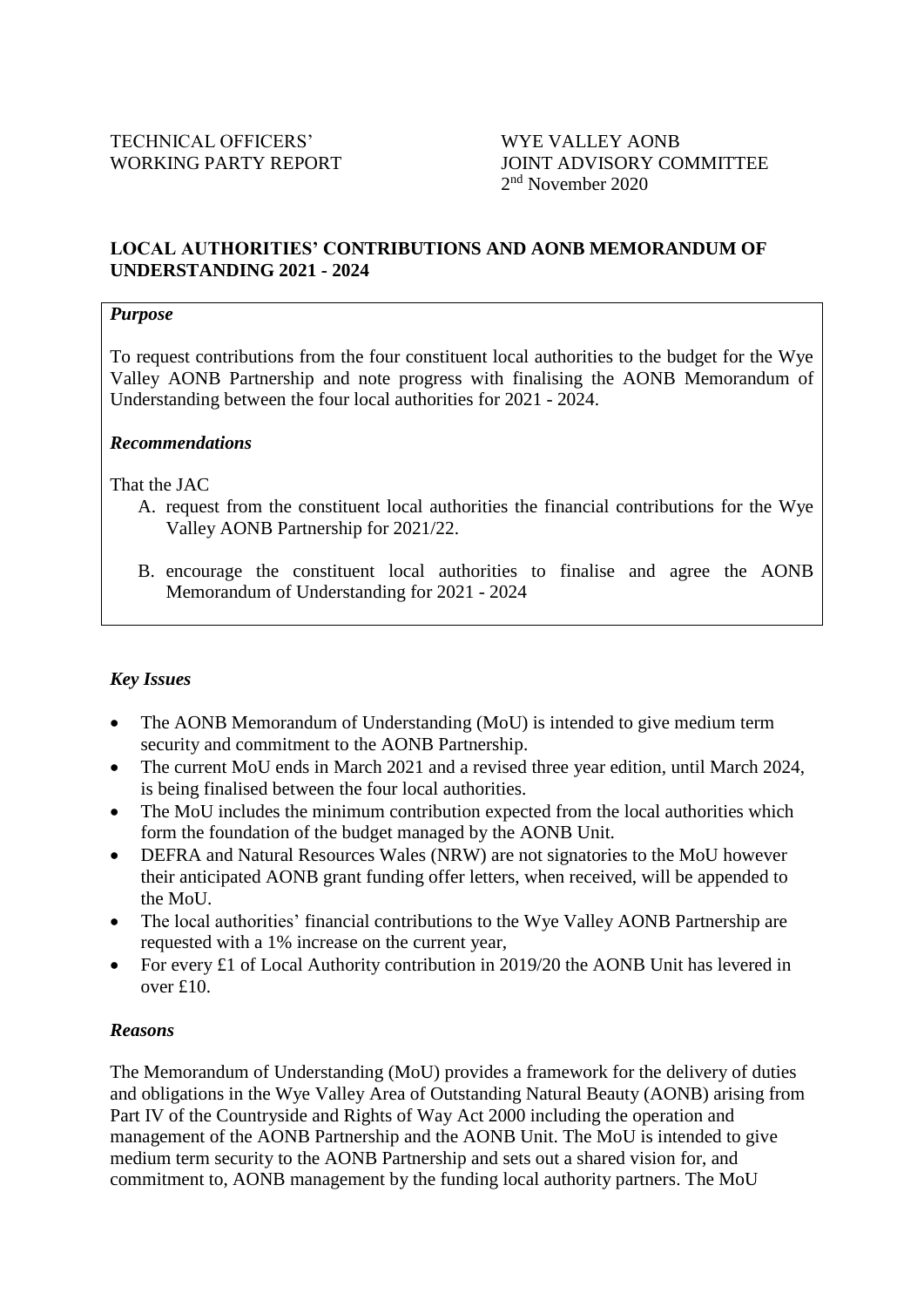outlines the functions of the AONB Unit and the expectations on all parties to achieve the shared vision, which includes the understanding that:

- AONB management structures should be strongly supported by partners and relevant authorities.
- the statutory requirement to produce a Management Plan provides an important opportunity to strengthen partnerships and achieve better outcomes.
- security of funding and flexibility of funding for the AONB will deliver better outcomes.
- there should be a "can do" culture which is not risk-averse but where lessons from novel approaches are encouraged and learnt from, in both success and failure.
- **n** monitoring of environmental outcomes is essential and needs to be undertaken to develop a sound, spatially-relevant evidence base.
- opportunities should be taken to maximise the synergies between the outcomes of the Management Plan with the plans of other Parties, and of the wider network of nationally designated Protected Landscapes.

The MoU complements the JAC Agreement, which constitutes the JAC, signed between the four local authorities. The current DEFRA Grant Funding Agreement references the MoU and this is likely to be the template for the new DEFRA Grant Funding Agreement.

# *Implications*

The following Local Authority partner contributions are requested for 2021/22. They are based on an established historical formula aligned with the land area in the AONB. The MoU states that the local authorities retain the discretion to index link contributions, if or when appropriate. Gloucestershire County Council have confirmed their AONB funding for the forthcoming three years. The other local authorities are requested to make a 1% increase on the current year.

| <b>Funding Partner</b>                 | 2020/21 | 2021/22 |
|----------------------------------------|---------|---------|
| Herefordshire Council                  | £23,860 | £24,099 |
| Monmouthshire County Council           | £15,716 | £15,873 |
| <b>Forest of Dean District Council</b> | £5,826  | £5,884  |
| Gloucestershire County Council         | £3,600  | £3,780  |
| <b>Total LA contributions</b>          | £49,002 | £49,636 |

The proposed base budget for the AONB Unit for 2021/22 is £346,330. The local authority contributions traditionally receive up to 75% match-funding for core AONB initiatives from DEFRA and Natural Resources Wales (NRW), on behalf of Welsh Government. The anticipated grant funding in both England and Wales may be increased in response to the Reviews of National Parks and AONBs in England and Wales. However, confirmation of grant funding is not expected until after the Comprehensive Spending Review in late November or December.

For the start of the current year DEFRA negotiated revised grant terms and conditions with Herefordshire Council, as treasurers for the AONB Partnership, in anticipation of a new funding offer following the publication of the 'Glover' Landscapes Review of National Parks and AONBs in England. These new 'terms and conditions' reference and recognise the Wye Valley AONB Memorandum of Understanding (MoU) as the framework for medium term security and commitment to the AONB Partnership.